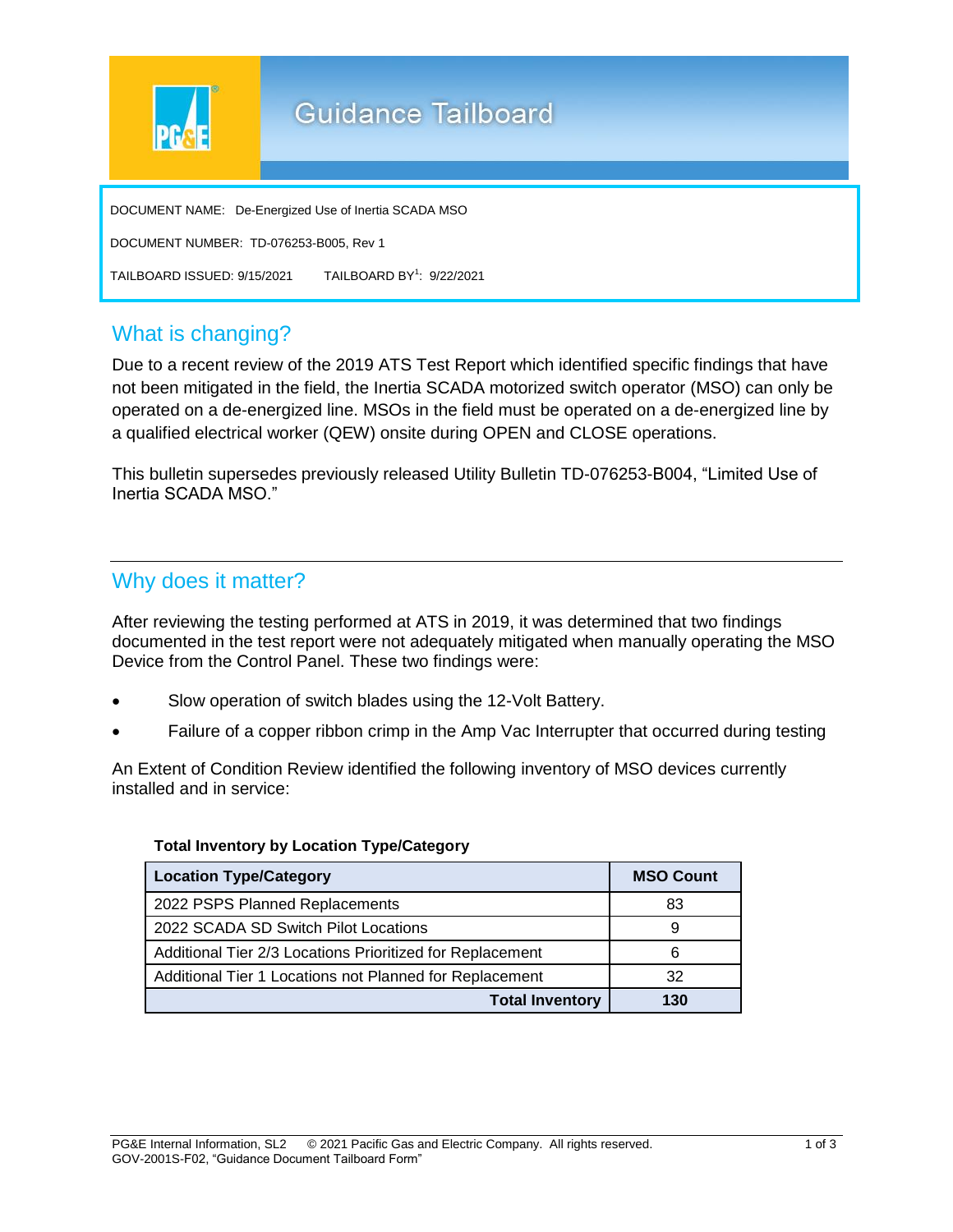## Why does it matter? (continued)

| <b>Division</b>      | <b>MSO Count</b> |
|----------------------|------------------|
| <b>Central Coast</b> | 13               |
| De Anza              | 8                |
| Diablo               | $\overline{7}$   |
| East Bay             | 12               |
| Fresno               | 5                |
| Humboldt             | 3                |
| Kern                 | 1                |
| Los Padres           | 9                |
| Mission              | 17               |
| North Bay            | 8                |
| North Valley         | 5                |
| Peninsula            | 6                |
| Sacramento           | 7                |
| San Jose             | 7                |
| Sierra               | $\overline{2}$   |
| Sonoma               | 14               |
| Stockton             | 6                |
| <b>Grand Total</b>   | 130              |

### **Total Inventory by Division**

#### **Required Actions**

- Before operating any MSO device in the field, DE-ENERGIZE the line by operating a source-side device.
- A QEW must VERIFY that the line is de-energized by using an approved voltage detector.
- After confirming that the line is de-energized, a QEW must OPERATE the MSO from the local control panel. DO NOT OPERATE the MSO remotely.

#### **Next Steps (3 to 12 Months):**

An Independent 3rd Party Review of the 2019 and 2020 ATS Testing will be performed to identify additional corrective actions necessary to retrofit MSOs that cannot be replaced with newer SCADA technology.